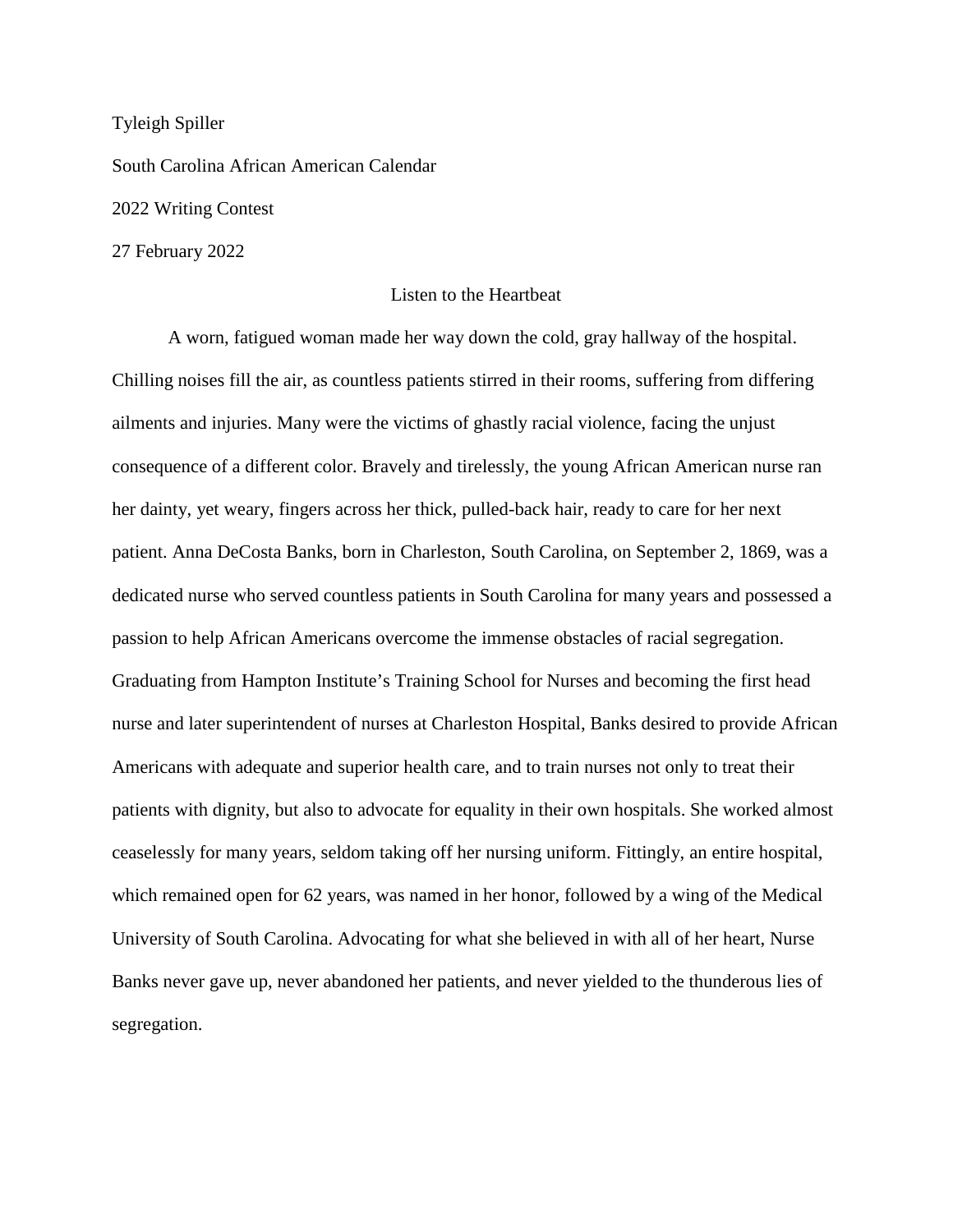Spiller 2

Just as Mrs. Banks provided care and guidance when and where it was needed the most, I too wish to serve the hurt and downtrodden as a nurse. Her life has furthered my determination to work toward a career of service to humanity. Assuredly, I desire to give back to the field that has affected me so much. A year ago, my father passed away after a difficult battle with a rare disease caused by multiple myeloma. Many doctors and nurses worked hard to provide him with the care that he needed, even bringing him back after his weak heart ceased to beat. Because of every warmhearted doctor and nurse who helped him, I was able to speak with my dad and give him many more hugs before he was called to Heaven. The pioneer work of nurses, such as Banks, provides me with great inspiration for my future career as a nurse, like those who took care of my dad. As an African American woman in an arduous profession, Banks knocked down boundaries and built opportunities. Mrs. Banks completely embodied the powerful, eye-opening words of Dr. Martin Luther King, Junior, "Every step toward the goal of justice requires sacrifice, suffering, and struggle; the tireless exertions and passionate concern of dedicated individuals." Although it was not effortless or painless, Banks advocated for what she believed in, knowing to place the stethoscope on every patient's heart was to listen to the enduring heartbeat of justice alive in this very nation.